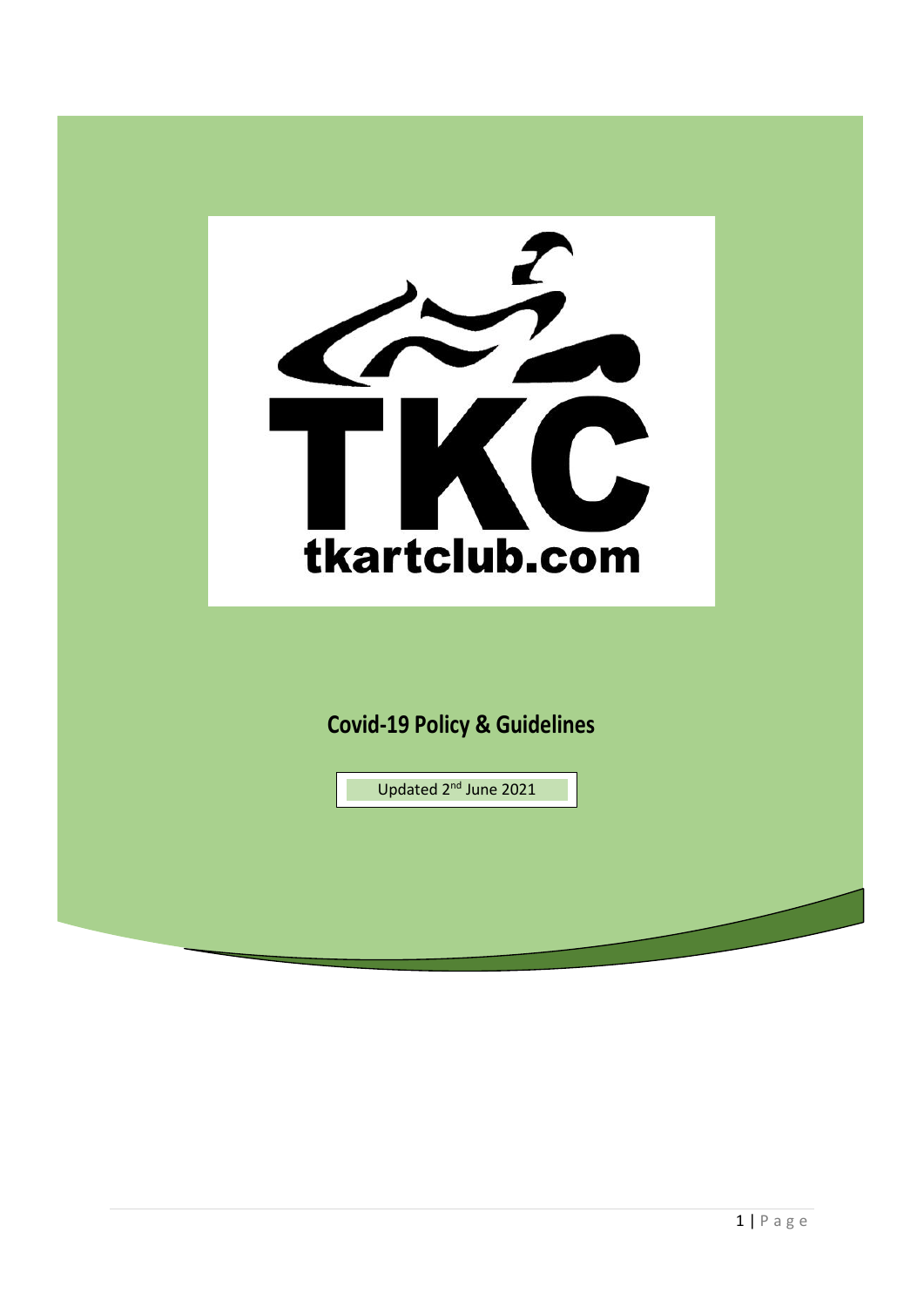### **Message from TKC Chairperson**

As we plan the 2021 Championship we must ensure that we do so in the safest possible way to prevent the spread of COVID-19.

This document outlines the measures which must be taken to reduce the spread of COVID-19 amongst our members, volunteers, race officials, their families, and the wider community. The safety of everyone at our events is our highest priority.

Following on from our 2020 Championship our planning for 2021 has been approached in a manner that reflects the national public health guidelines. It is a given that race days will continue to be run differently for now, this document sets out the procedures that must be followed to allow the Club to race in 2021, while at the same time keeping us all safe.

Your feedback / suggestions on this document are welcome and can be sent to theartclub@gmail.com

 $\frac{1}{2}$ 

Michael McLoughlin (TKC Chairperson)

Date: 2<sup>nd</sup> June 2021

# **Key Points**

- o **Nobody** (child, parent, race official, volunteer, mechanic, family, etc.) should attend a TKC event if they are unwell or if any members of their household are unwell with symptoms consistent with COVID-19.
- o If you travel outside of Ireland (except Northern Ireland) in the 14 days prior to a TKC event you must have quarantined for at least 5 days on your return and you must have written confirmation of a negative PCR test dated at least 5 days after arrival into the state.
- o Social (Physical) distancing, hand hygiene and good respiratory etiquette must be observed by everyone present at a TKC event.
- o Everyone attending a TKC event must bring their own hand sanitiser.
- o It is mandatory for face masks / face coverings to be worn.
- $\circ$  Everyone attending a TKC event must adhere to the parking arrangements in place.
- $\circ$  We will continue to review and update this document as new Government guidelines become available.

### **1. Rationale behind a return to TKC Championship**

Several factors have informed the Committee's decision to return to karting on 26<sup>th</sup> July 2020, not least the non-contact, outdoor nature of our sport and the ability of participants to maintain 2 metre social distancing.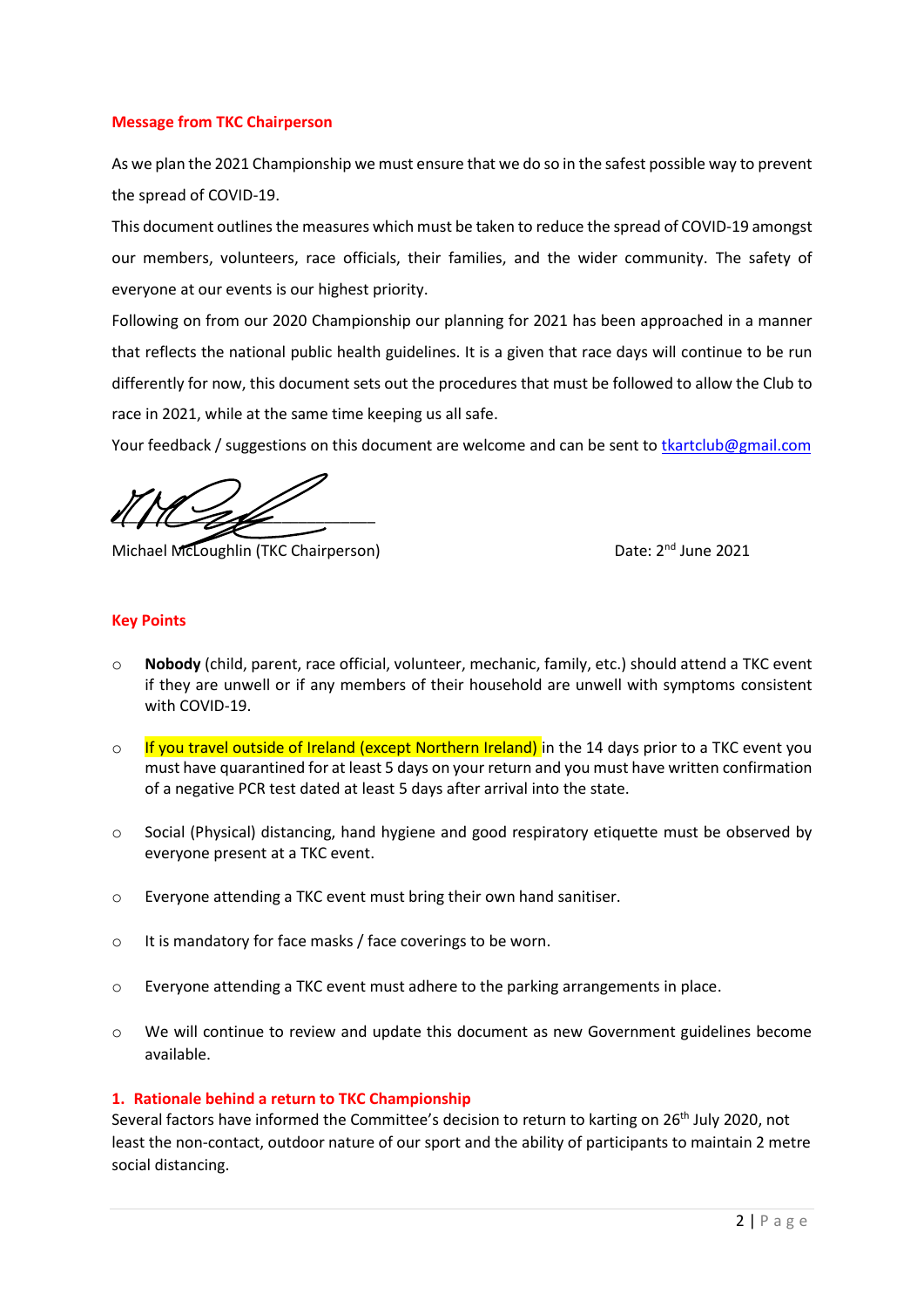However, the individual risk level of participants must still be considered. If you have any concerns regarding your (or your child's) susceptibility to COVID-19 due to an underlying illness you must discuss this with your GP.

### **2. Who is responsible for ensuring these guidelines are followed?**

### **COVID-19 Compliance Officer**

A nominated COVID-19 Compliance Officer will be announced before each event. The Compliance Officer will ensure that Government and public health guidelines are implemented and will answer any questions / concerns. They will have full authority to make decisions in relation to health and safety matters at the event.

### **Personal Responsibility**

Minimising the risk from COVID-19 is the shared responsibility of everyone in attendance.

#### **3. Covid-19**

### **3.1 How is Covid-19 spread?**

COVID-19 is a new illness caused by a new coronavirus. It is spread mainly through tiny droplets scattered from the mouth or nose of a person with the infection when they cough, sneeze, talk, shout, etc.

You could also contract the virus if you touch surfaces that an infected person has coughed or sneezed on and bring your unwashed hands to your face (eyes, nose, mouth).

Covid-19 can be spread through person to person contact, i.e. handshaking, hugging, high fives.

It is vitally important that we all follow the public health advice and guidance, as well as any specific measures TKC put in place to help prevent the spread of COVID-19.

### **3.2 What are the symptoms?**



It can take up to 14 days for symptoms to appear.

Some cases are asymptomatic, meaning there are no symptoms, howeverthe individual is still infected with Covid-19.

### **3.3 Who is most at risk?**

Everyone is at risk of contracting the virus and spreading it to others, however, people over 70 and people with long term medical conditions like heart disease, lung disease, cancer and diabetes are at a higher risk.

If you are in an at risk / vulnerable group, as advised by the HSE, or have any concerns you must discuss this with your GP before deciding whether to return to TKC activities or not.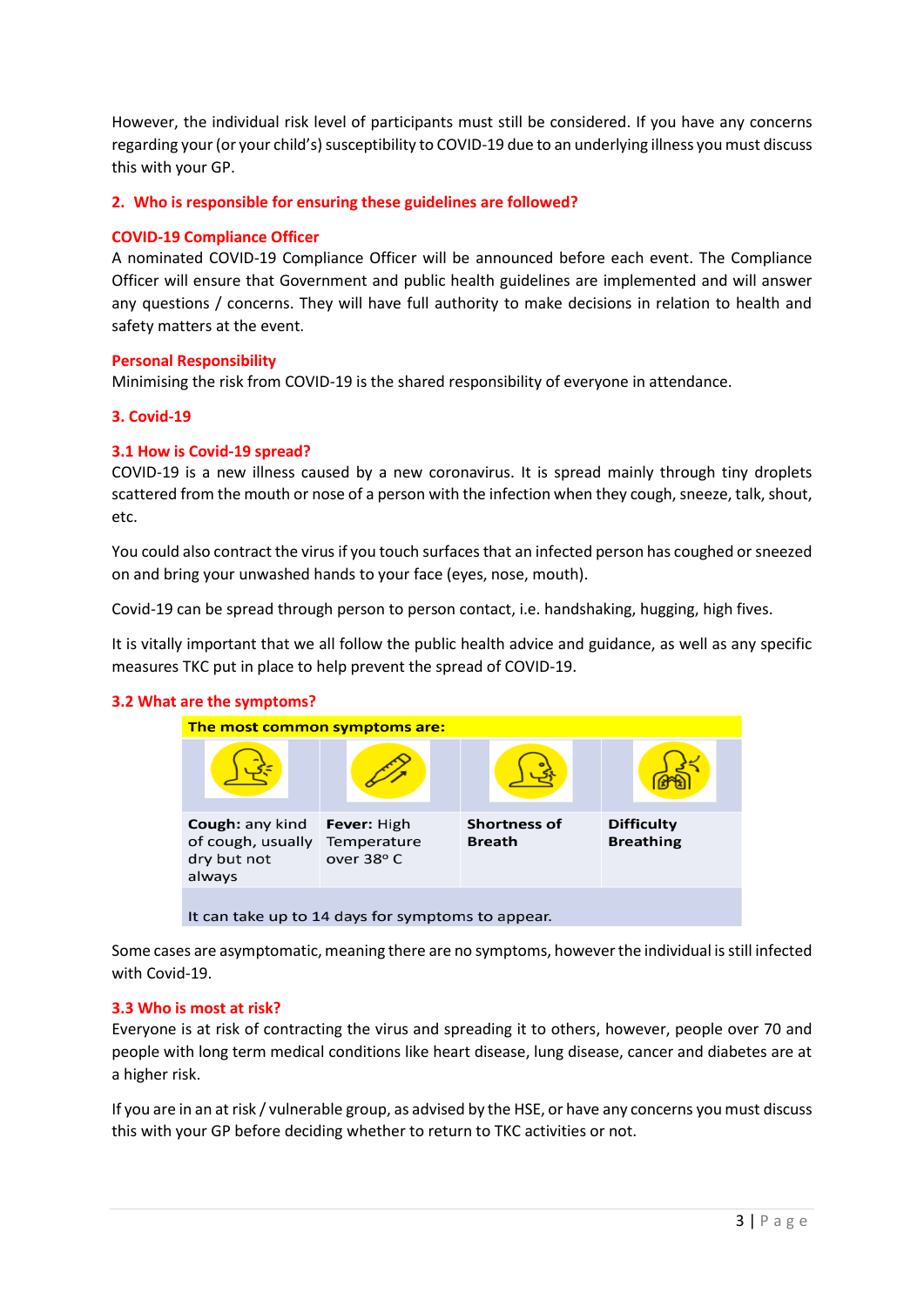# **4. TKC Covid-19 Infection Control Policy**

We must follow Government advice and guidelines. To ensure everyone's safety several changes are required across most aspects of our events. It is imperative that everyone follows these guidelines to protect every person present.

TKC is a volunteer-led Club and participation in TKC run events is not mandatory. Drivers, mechanics, Club officials and volunteers can choose to opt-in or opt-out from activity at any time.

If anyone does not feel safe or comfortable with the following measures in place they should not attend the event.

### **Consider whether you should stay at home**

If you have symptoms of COVID-19 or if you feel unwell it is essential that you do not attend TKC events.

Anyone who has been in close contact with a confirmed COVID-19 case should also stay at home.

Close contact is defined as:

- Spending more than 15 minutes within 2 metres of an infected person.
- Living in the same house or shared accommodation as an infected person.

#### **The following measures will be in place to ensure the safety of everyone present at TKC events:**

#### **(a) Race entry**

Race entries and payments will only be accepted online. It will not be possible to enter and or / pay for a race entry at the track under any circumstances. Please do not turn up on the morning of a race if you have not already entered and paid online as you will be turned away. No exceptions will be made. Entries attempted by email, messenger or phone will not be accepted. There is no provision for late entries.

The number of people you will be permitted to bring with you will be advised before each round. You will be asked to submit names and contact details of everyone who will attend the race with you. This is to facilitate contact tracing if required. This must be done in advance of each race. These named individuals will be issued with a wristband upon entry. You are not allowed to bring anyone with you that has not been nominated by you in advance, if you do, they will be turned away.

#### **(b) Sign on & Health Declaration**

- o There will be no sign on the night before or the morning of an event.
- o Every entrant will be required to submit their sign on information before each event (similar to what you would have signed at driver sign-on in the past).
- o Everyone attending a TKC event will be required to submit a declaration before each event in relation to their health and travel.
- o Parents / Guardians will be required to submit the declaration on behalf of a child.

This is required **in advance** of each race – no declaration = no admittance to the track.

#### **(c) Arrival**

- o Access to events will be restricted to entrants and an allocated number of attendees which will notified in advance of each round. The event will be closed to the public and access will be strictly controlled at the gate. You must follow instructions at the gate on arrival.
- o On arrival, you will be required to collect and apply their own wristband. You must observe 2 metre social distancing rules. Your temperature will be taken and if it is above 38°C you will not be allowed to enter the facilities.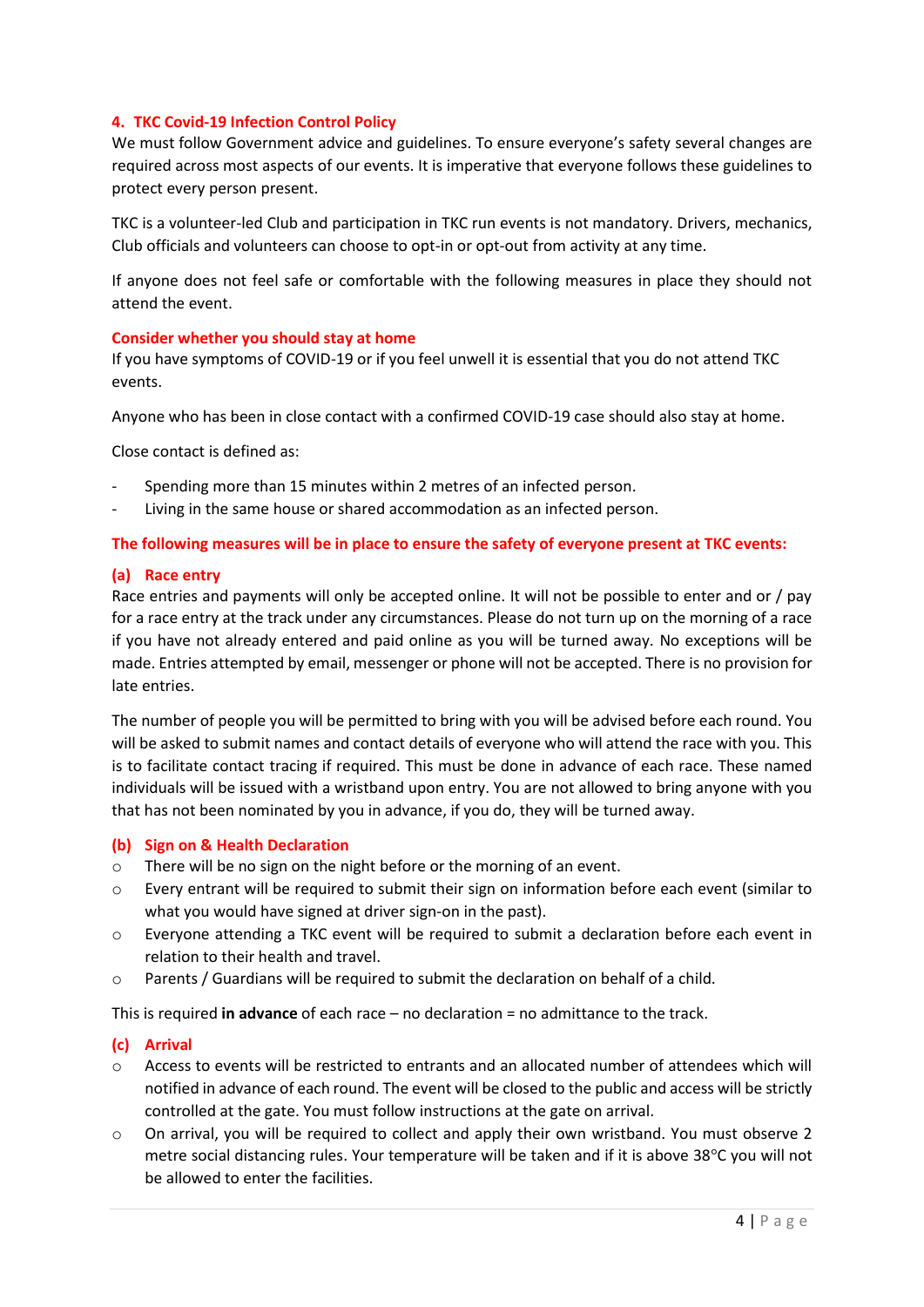### **(d) Pre-Race Scrutiny**

o Entrants must complete and submit an online scrutiny form and declaration before each race. By submitting this form, the entrant is declaring that their kart and equipment is of the required standard and complies with the TKC Race Regulations 2021.

The Scrutineers will have sight of these forms prior to each event. Pre-race scrutiny will be performed in line with public health guidelines and you must cooperate with the arrangements in place.

### **(e) Personal hygiene measures**

- o Everyone should wash their hands thoroughly with soap and water on arrival and departure from the track.
- $\circ$  Everyone attending a TKC event must ensure they bring enough hand sanitiser with them.
- $\circ$  Everyone should cover their mouths / nose when they cough or sneeze, either with a tissue or use the inside of their elbow. Used tissues must be thrown in a bin and you should wash your hands immediately with soap and water or hand sanitiser that contains at least 60% alcohol.
- o Hand sanitiser should be used regularly after handling equipment, coughing, or sneezing or having direct contact with others.
- $\circ$  Children should be supervised when handwashing or using hand sanitiser.
- o Everyone should wash their hands before eating and should not share food or drinks.
- o Avoid sharing personal equipment.
- o Bikes, scooters, e-scooters, etc are strictly forbidden.
- o Spitting is strictly forbidden.

# **(f) Face coverings / masks**

- $\circ$  It is mandatory for face masks / face coverings to be worn. Face coverings are not intended to protect the wearer, but rather to reduce the risk of spreading COVID-19 from the person wearing the mask.
- o It is mandatory that all drivers wear their helmets at all times in the following areas: going to the dummy grid, on the dummy grid, weighbridge area, parc ferme and going from parc ferme back to their tent.
- o You should not touch the face covering and you should continue to wash your hands frequently.

### **(g) Social distancing measures**

- o Social distancing of 2 metres between everyone at the track must be maintained.
- o Unnecessary physical contact, such as high fives, handshakes, fist pumps or hugs are discouraged.
- $\circ$  Parents must monitor their children to ensure that they maintain social distancing particularly at driver's briefing, trophy collection, on dummy grid, in parc ferme, etc.

### **(h) Track Facilities**

When using track facilities such as restaurant, toilets, showers, allow enough time and space to facilitate the correct levels of hygiene and physical distancing. Be respectful of these boundaries. This may mean a longer wait.

### **(i) Timing Hut**

Only relevant officials are allowed in the timing hut. Social distancing must be maintained.

### **(j) Driver's Briefing**

- o Driver's briefing will be held outdoors and will be kept as brief as possible. 2 metres social distancing must be observed.
- o Numbers will be kept to a minimum (e.g. driver, 1 parent / guardian of driver only, race officials).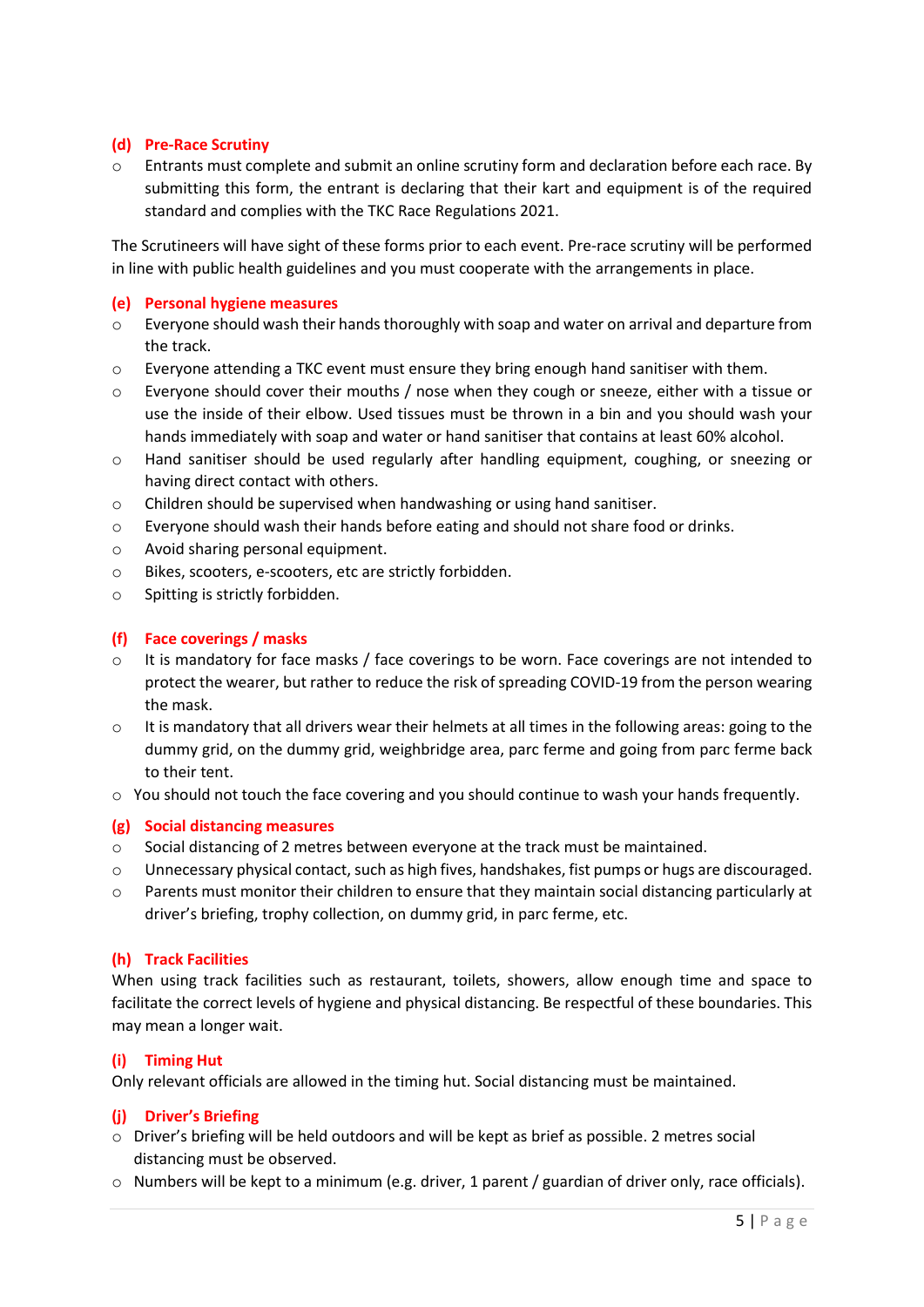o Depending on the number of entries the Committee may decide to hold separate briefings. Further details will follow in advance of each round.

### **(k) Prizegiving**

- $\circ$  It will not be possible to hold a traditional prizegiving, however, there will be an opportunity to collect prizes.
- o 2 metres social distancing to be observed.
- o Further details will follow in advance of each round.

# **(l) Tents / Easy-ups**

Tents / easy-ups with more than 1 competitor are permitted to have 3 of their 4 side panels attached. The 4th panel is not to be attached. The only exception to this is where there is more than 1 competitor from the same household sharing tent space. The tent must be well ventilated and spacing of karts must respect social distancing requirements.

Members and teams in particular must ensure that there is adequate distance between karts to allow them to be worked on with social distancing measures in place even if this means bringing extra easyups with you.

### **(m) Meetings between or with officials**

If a face to face meeting is required, the following will apply:

- Only necessary participants should attend
- Attendees should be 2 metres apart from each other
- Meetings will be held in open areas where possible.

### **(n) Ambulance**

Visits to the ambulance should be avoided other than for serious injury or illness and anyone being treated by ambulance personnel is required to wear a face mask.

Everyone is encouraged to bring their own first aid kits to use in the event of a minor injury / illness The Ambulance is restricted to medical personnel and patients only (except where a parent needs to be present). Anyone feeling unwell with COVID-19 like symptoms should not attend the ambulance (see Section 5 below).

### **(o) Marshals & Incidents on Track**

Marshals should maintain social distancing if possible. In the event of an incident the CoC can ask a Marshal to approach the kart at a safe distance to ascertain whether the driver is ok (thumbs up signal will suffice). The Marshal can advise the CoC whether the ambulance or rescue truck is required.

### **(p) Post-Race Scrutiny**

Scrutiny will take place in a non-enclosed area. Drivers must stay in their karts with their helmets on until directed otherwise. When asked to step out of the kart he / she must stand 2 metres clear of the scrutineer. Several karts will be selected for scrutiny, everyone else must leave the area immediately. Contact with the kart will be minimised. Contact with the internals will be avoided and if it is required then PPE will be worn.

### **(q) Cleaning and disinfection measures**

o One person will be designated for the cleaning and disinfecting of any shared equipment before, during and after all events.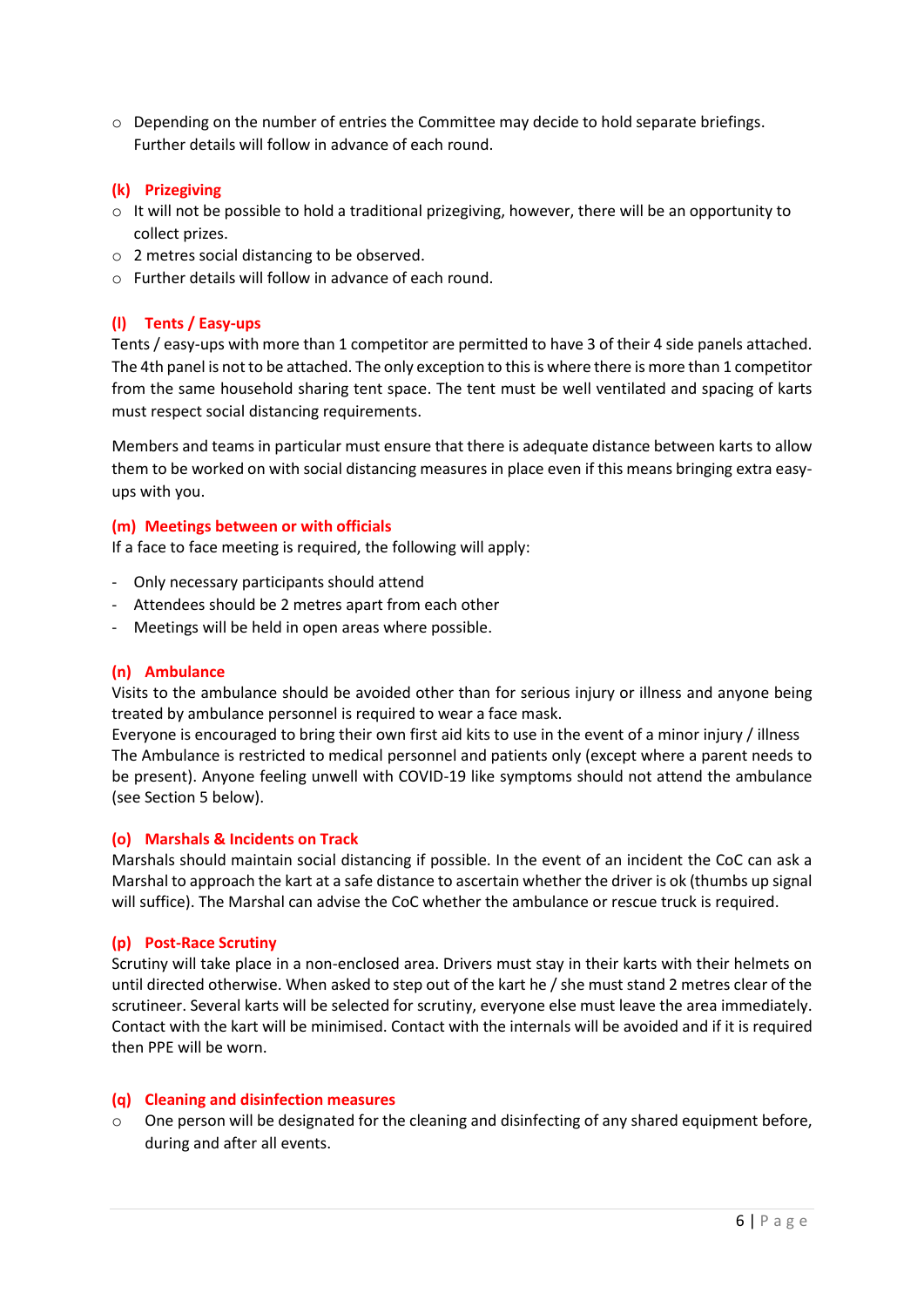- o Scrutiny equipment sharing will be minimised, and equipment will be cleaned and disinfected between use if used by different people.
- o Hired transponders transponders will be disinfected prior to each race and will be available for collection in a safe and controlled manner. The transponder must be removed by the driver from the kart after the final before exiting parc ferme. The transponder must be wiped down with the wipes provided and deposited in the designated box at the weighbridge. The box will be sealed and after 72 hours the transponders will be disinfected and stored for the next race.
- o Hi viz vests vests for officials and parents will be washed prior to each race and will be available for collection on the morning of the race in a safe and controlled manner. After the finals, the vest must be deposited in the designated box at the weighbridge. The box will be sealed and after 72 hours the vests will be washed at the highest possible temperature and stored for the next race.
- o Radios and headsets- these will be sanitised before each race. They will be available for collection from the TKC Committee in a safe and controlled manner. After the finals, officials are asked to wipe down the equipment with the wipes provided and carefully place the equipment into the designated box which will be sealed for 72 hours. All equipment will then be sanitised for the next race. Radio equipment should not be swapped during an event.

# **(r) Catering**

If catering facilities are available at the track everyone must follow the precautions put in place, i.e. social distancing, hand hygiene, etc.

### **(s) Limiting numbers at events**

At the minute it appears numbers allowed at outdoor events will be limited. Unfortunately, this means that it is likely we will have to limit the number of people who can accompany an entrant to an event.

This means that drivers will only be allowed to bring an allocated number of helpers. Regrettably, noone else, including spectating friends or family members, will be permitted.

Events will be closed to the public. Further details will follow before each round.

### **(t) Contact Tracing Measures**

- o A record of every person attending an event, with contact details will be recorded to enable contact tracing, should it be required.
- o Drivers will be asked to declare the names of those who are attending with them in advance.

### **5. How TKC will manage a suspected case of COVID-19 at an event**

### **If you feel unwell you should isolate yourself and inform the COVID-19 Compliance Officer by phone.**

- $\circ$  TKC will arrange to immediately separate the person displaying or complaining of COVID-19 related symptoms from others in a designated isolation area.
- o This person will be asked to wear a face covering and will be provided with gloves, tissues, hand sanitiser, wipes and a bin.
- $\circ$  The designated person managing the situation should try to maintain at least 2 metres from the person with symptoms and should wear a face covering and wash their hands regularly.
- $\circ$  If they are well enough to go home, they should go home with a family member as soon as possible and they will be advised to inform their GP by phone of their symptoms.
- o If they are too unwell to go home or advice is required, TKC will contact 999 or 112 and inform them that the sick person is a COVID-19 suspect.